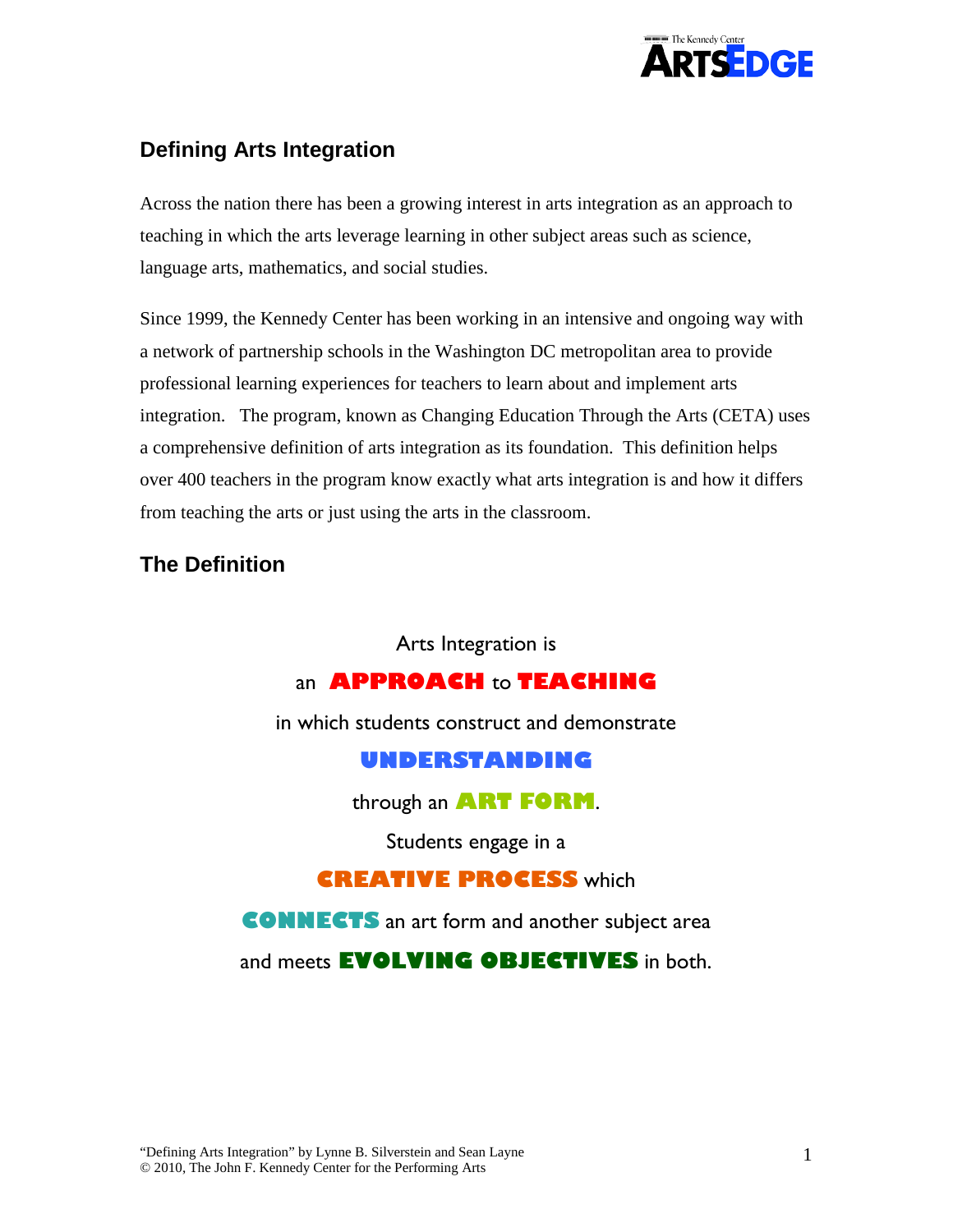

## **Inside the Definition**

The definition includes terms that have deep connections to the arts and education. The following sections examine each key term.

## **Arts Integration is an APPROACH to TEACHING…**

### **approach** *(n) - a path, road, or other means of reaching a person or place*

This definition begins with the assertion that arts integration is larger than an activity. Rather, arts integration is an approach to teaching that is embedded in one's daily practice.

An "approach to teaching" refers to *how* something is taught rather than *what* is taught. Every teacher has an approach to teaching, whether or not they are aware of it. Approaches fall along a continuum from traditional, teacher-centered instruction to more progressive, student-centered instruction. Ultimately, our approach is based on our beliefs about how students learn. As an approach to teaching, arts integration relies heavily on the progressive, student-centered end of the continuum.

This approach to teaching is grounded in the belief that learning is actively built, experiential, evolving, collaborative, problem-solving, and reflective. These beliefs are aligned with current research about the nature of learning and with the Constructivist learning theory. Constructivist practices that align with arts integration practices include:

- Drawing on students prior knowledge
- Providing active hands-on learning with authentic problems for students to solve in divergent ways
- Arranging opportunities for students to learn from each other to enrich their understandings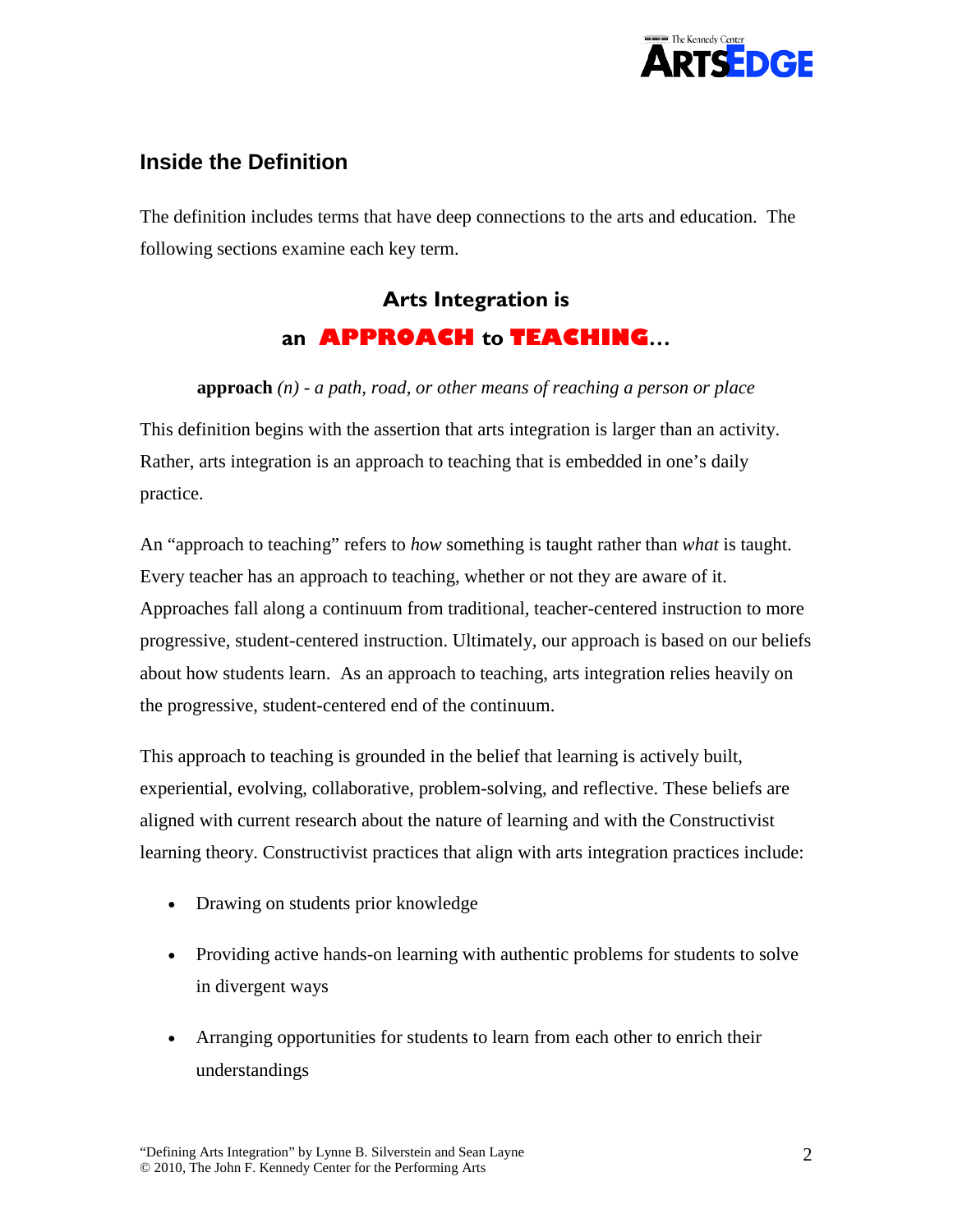

- Engaging students in reflection about what they learned, how they learned it, and what it means to them
- Using student assessment of their own and peers' work as part of the learning experience
- Providing opportunities for students to revise and improve their work and share it with others.
- Building a positive classroom environment where students are encouraged and supported to take risks, explore possibilities, and where a social, cooperative learning community is created and nurtured.

## **Students construct and demonstrate UNDERSTANDING …**

**understand** (vt.)  $- (1)$  to get or perceive the meaning of; to know or grasp what is meant by; *comprehend (2) to gather or assume from what is heard; to infer 3) to know thoroughly; grasp or perceive clearly and fully the nature, character, functioning, etc. of 4) to have a sympathetic rapport with*

Constructing understanding of one's world is an active, mind-engaging process. Information must be mentally acted upon in order to have meaning for the learner.<sup>[1](#page-9-0)</sup>

Arts integration provides multiple ways for students to make sense of what they learn (construct understanding) and make their learning visible (demonstrate understanding). It goes beyond the initial step of helping students learn and recall information to challenging students to take the information and facts they have learned and do something with them to build deeper understanding.

*"In the arts students have central and active roles as meaning makers. This role demands that they not only acquire knowledge but they develop the capacity to*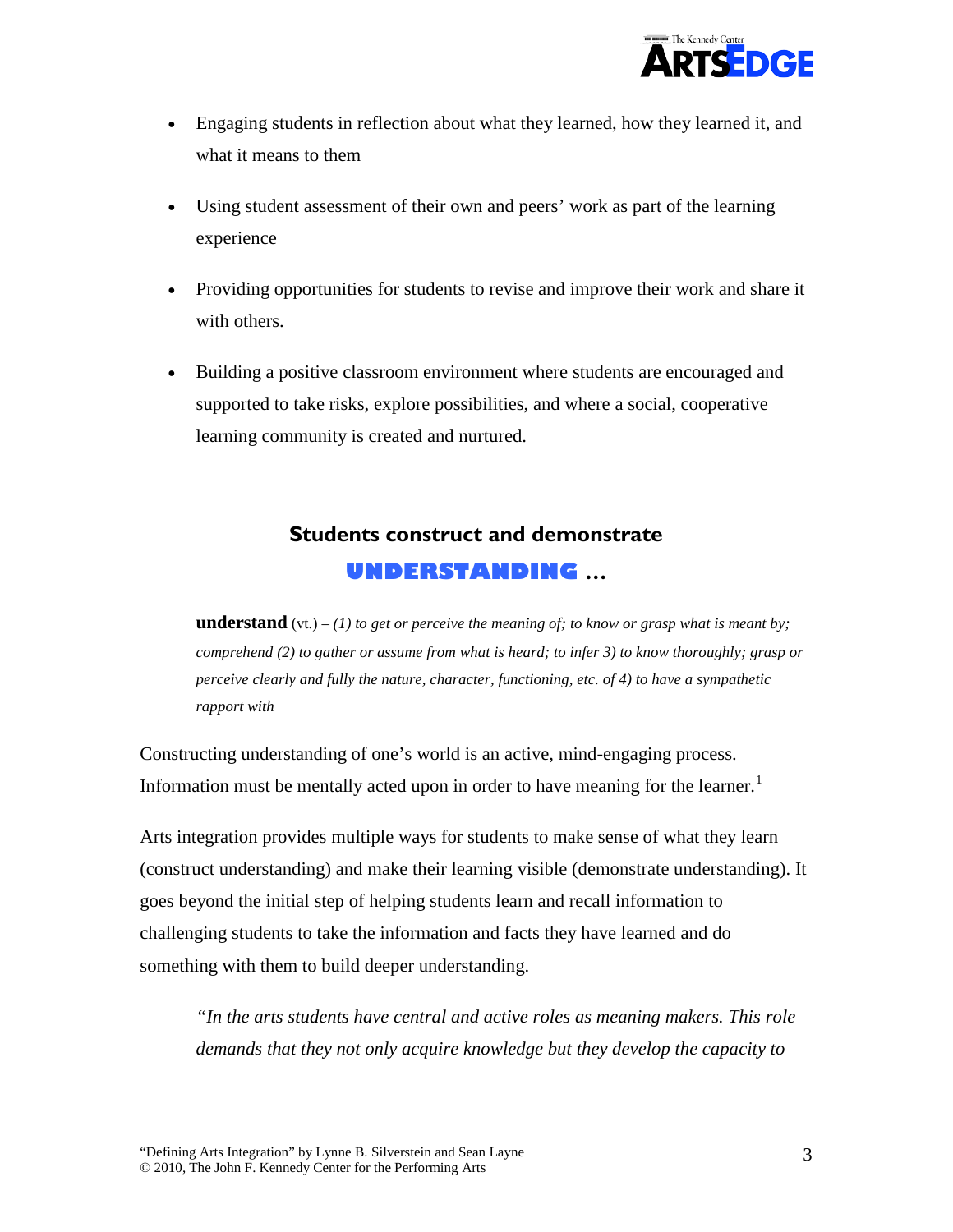

*reflect on what they are learning and to use it as they interpret and create works of art."* [2](#page-9-1)

Students' visible demonstrations of learning serve as both formative assessments to guide instruction and summative assessments to determine what students have learned. For example, when students are challenged to work as choreographers to create a dance that demonstrates how the seasons change, they must build their understanding of the vocabulary and concepts shared by science and dance (such as rotate, revolve, cycles, patterns, and change). Their dance will reflect their understandings and provide teachers with a quick, effective means to determine whether individual students know the difference between rotate and revolve, if a group understood the cyclical nature of the seasons, or if the class has mastered how to demonstrate the concept of change through physical movement.

# **…through an ART FORM**.

#### **art form** (n) - *any branch of creative work in the arts (visual arts, dance, drama, music); the products of creative work*

Students can construct and demonstrate their understanding in many ways. Traditionally, they are asked to communicate their learning through a report or on a test. However, when they are involved in arts integration, their learning is evident in the products they create, such as the dance, painting, or dramatization.

Students can—and should—have opportunities to construct and demonstrate their understandings in various ways. Nationwide, classrooms have become, and continue to become, more culturally, economically, and academically diverse. And yet, a great deal of instruction relies primarily, and sometimes exclusively, on speaking and writing as the way for students to show what they know. Today's research points to the power of learning through a variety of senses or modalities. Teachers are encouraged to plan instruction that engages students in visual, aural, and kinesthetic learning modalities so that students can actively process what they are learning.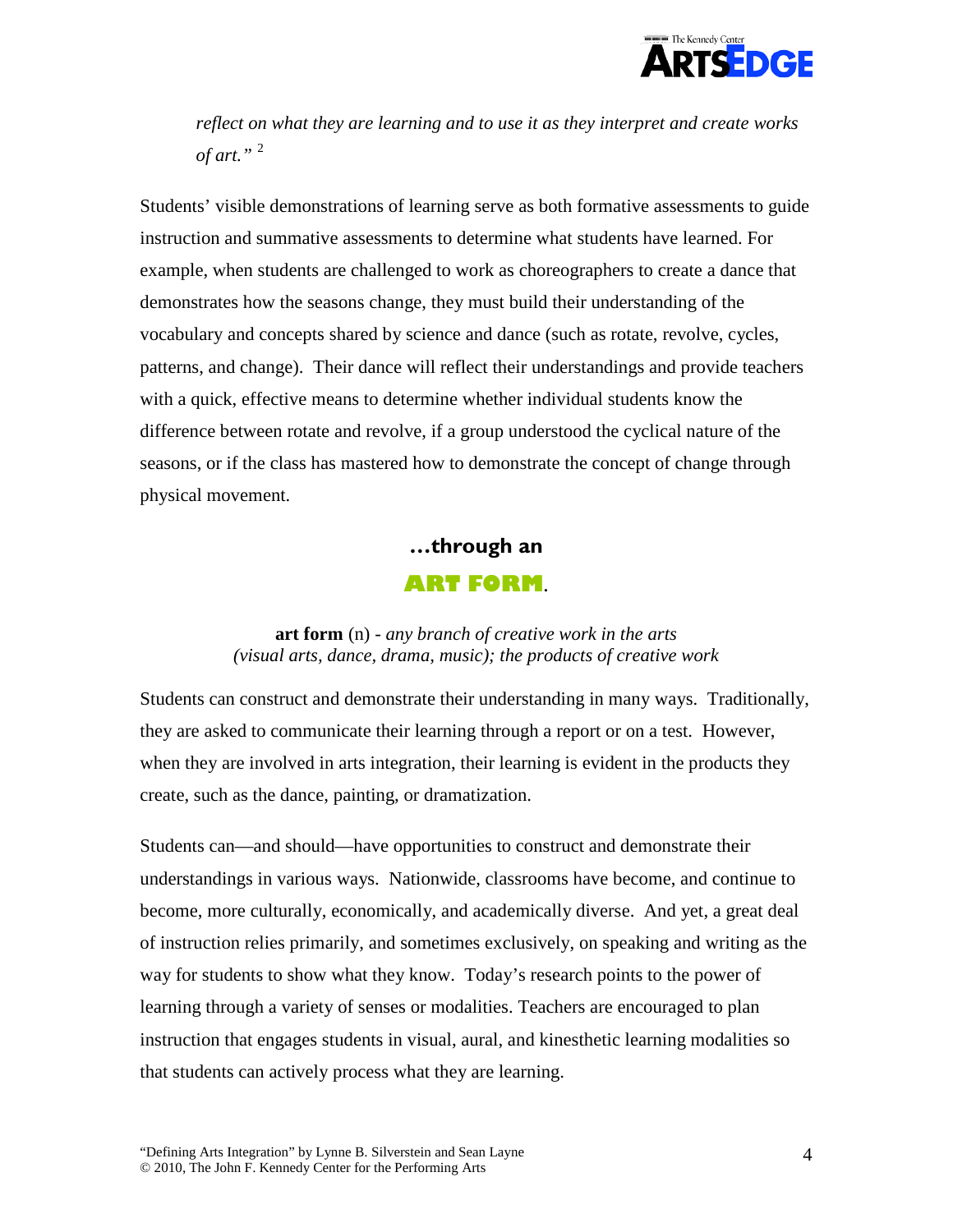

The recognition of the arts as powerful modalities for learning is embedded in this part of the definition. By their nature, the arts engage students in learning through observing, listening, and moving and offer learners various ways to acquire information and act on it to build understanding. They also offer a natural way to differentiate instruction as the arts offer multiple modes of representation, expression, and engagement.<sup>[3](#page-9-2)</sup> Additionally, the arts provide an authentic context in which students solve problems such as those encountered by professional artists.

# **Students engage in a CREATIVE PROCESS**…

## **creativity** (n) - *an imaginative activity fashioned so as to produce outcomes that are original and of value.*[4](#page-9-3)

The heart of arts integration is engagement in the creative process. Arts integration requires that students do more than repeat (a song), copy (an art project), or follow directions. They must create something that is original and of value.

The creative process in the arts is a process not a single event. It includes many



interacting phases and each phase is related to every other.<sup>[5](#page-9-4)</sup> There are many descriptions of the creative process. The one provided here is a synthesis of ideas from many different sources. In this diagram, the process is made visible as five open circles. 1) Students imagine, examine, and perceive. 2) They explore, experiment, and develop craft. 3) They create. 4) They reflect, assess, and revise, and 5) share their products with others. Arrows indicate

the ways one can enter the process and the myriad ways the phases interact.

When students engage in the creative process, they produce original work that communicates their ideas, insights, points of view, and feelings. The creative process can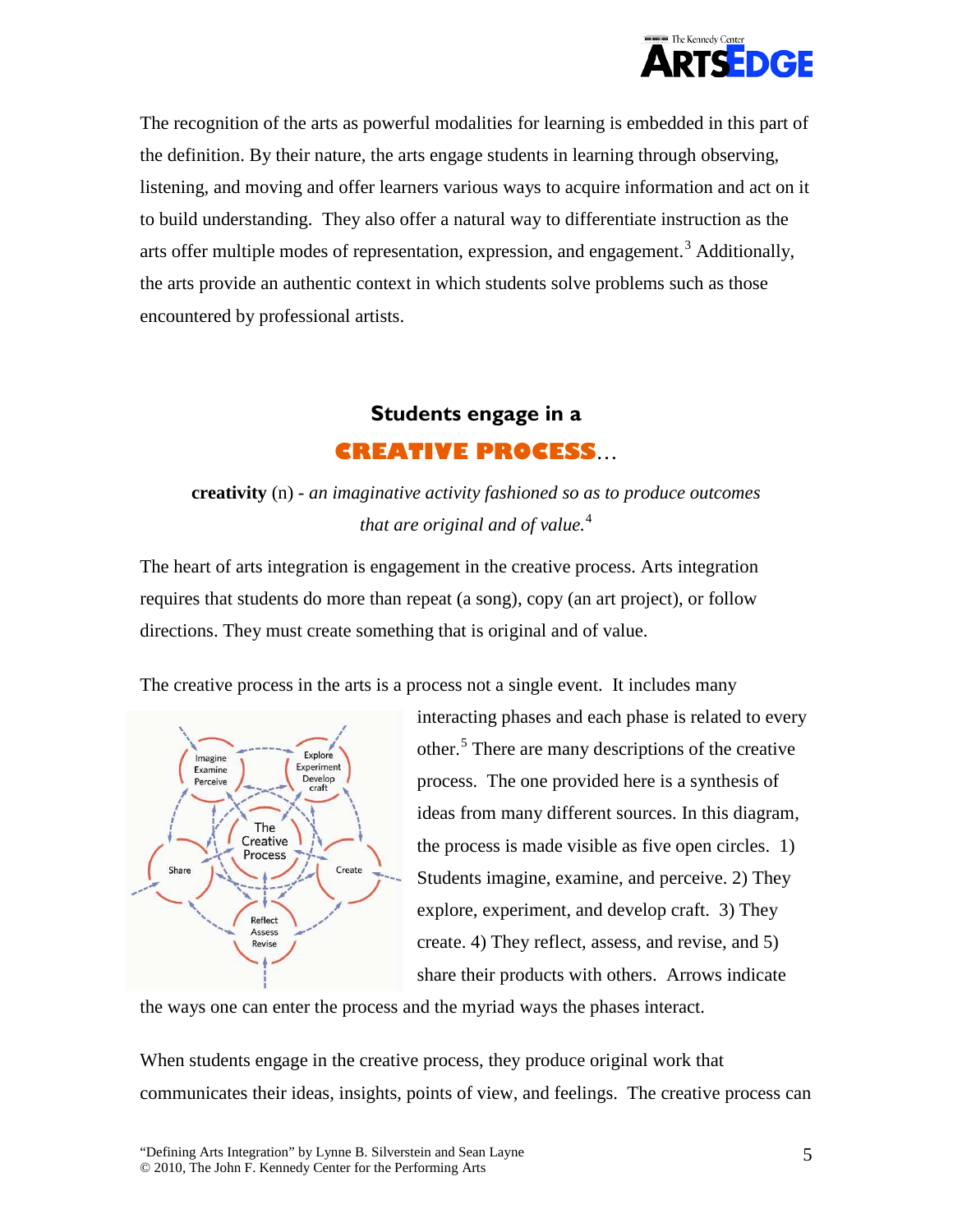

be "messy." It is difficult to predict what will happen, be discovered, or emerge during the process. Learners engage in inquiry and experimentation as opposed to following rigid, step-by-step rules. Some ideas, once explored, do not work well, while other ideas that were not originally considered, may surface as the perfect solution.

If teachers are overly concerned with a "neat" process and product, they tend to make the creative choices for students and direct the outcome. In these cases, the creative process is present, but only for the teacher. It is the teacher's or teaching artist's responsibility to set a creative problem or challenge for students to solve, but not to take over and solve the challenge for the students.

### **…which CONNECTS**

### **an art form and another subject area…**

#### **connect** (v)- *to join, link, or fasten together; unite or bind*

A distinguishing aspect of arts integration is its interdisciplinary connections. Connections are made between a specific art form and a specific curriculum area. For example, collage can be connected to the study of geographical regions or choreography

can be connected to the study of life cycles. Connections can also be made between a specific art form and a school's concern or need. Schools often identify a focus for improvement that is sometimes outside the formal curriculum. For



example, the arts can connect to school concerns such as character education/bullying, collaboration, habits of mind, or multiple intelligences.

Both connections—to curriculum or a concern/need—are strongest when they are mutually-reinforcing. In other words, by engaging in learning in one subject, learning in the other subject is reinforced and extended, and vice versa. Rather than imagining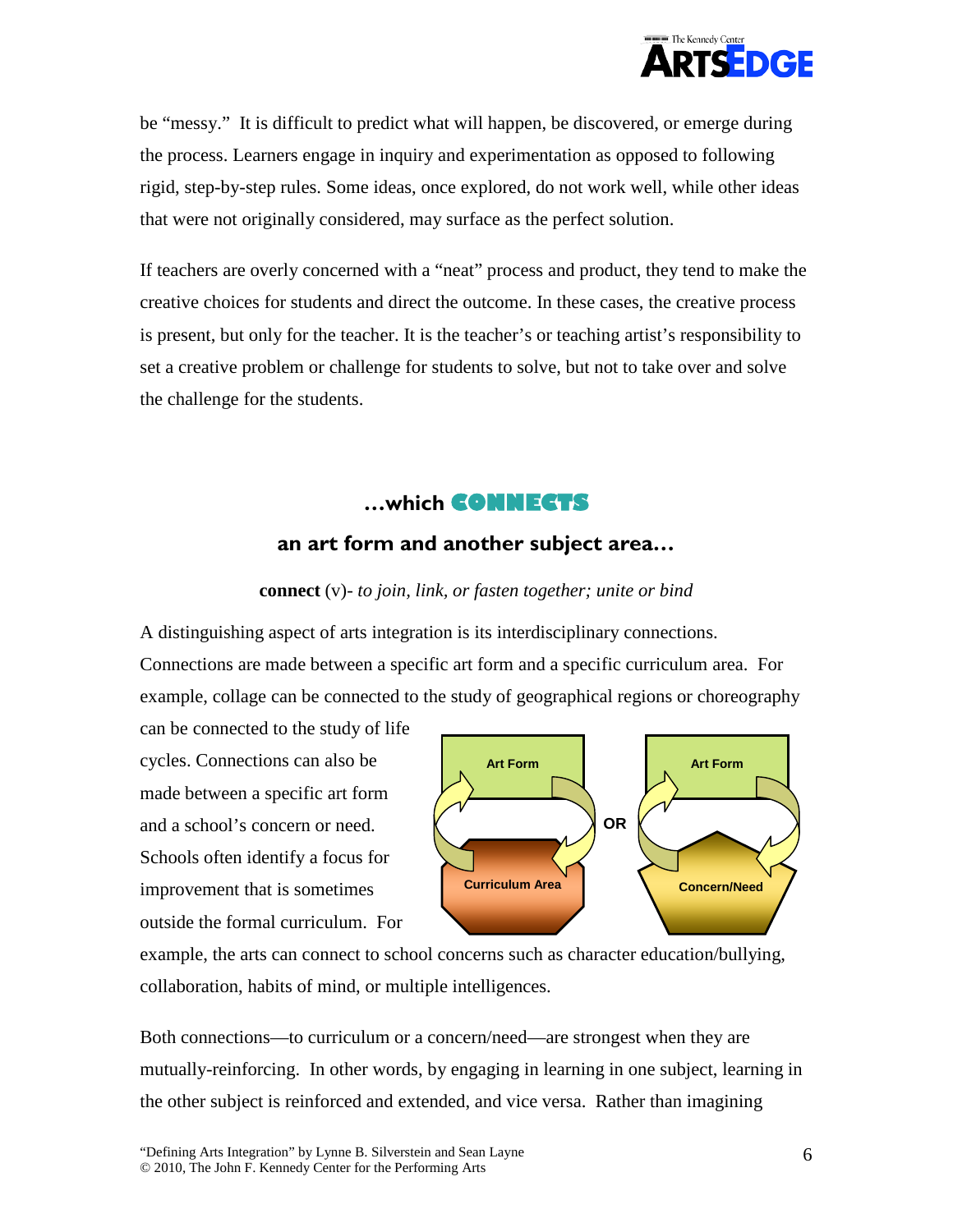

connections as two intersecting lines, mutually-reinforcing connections function as a cycle.

For example, students are challenged to create a tableau (motionless stage picture) that depicts a defining moment of the Trail of Tears. They must examine the social studies content, find out what led to the United States government forcibly relocating the Native Americans west of the Mississippi River, and determine the impact the dislocation had on the Native Americans. They must then distill their understandings into a tableau, which requires them to consider stage composition, characters, actions, relationships, and expression. Because a tableau is so concise, students must return to the social studies curriculum to determine the most significant information. Once the tableau is created, students are challenged to compose short statements that they will speak within the tableau. Again, they must return to the social studies content, synthesize it, and make inferences. With each rotation through the cycle, student learning in both theatre and social studies is reinforced and deepened. The more they learn about the Trail of Tears, the more their tableaus develop; the more their tableaus develop, the more they build their understanding of history.

# **…and meets EVOLVING OBJECTIVES in both.**

#### **evolve** (v)*-to develop gradually*

This final part of the definition underscores two ideas. First, arts integration requires teachers to set objectives in both the art form and the other subject area. The dual

objectives are balanced; students are accountable for significant learning in both the art form and the other subject.

Second, just as objectives evolve and challenge students to deepen their understandings in science, math, or language arts, objectives in the art form

Evolving **Objectives** 

"Defining Arts Integration" by Lynne B. Silverstein and Sean Layne © 2010, The John F. Kennedy Center for the Performing Arts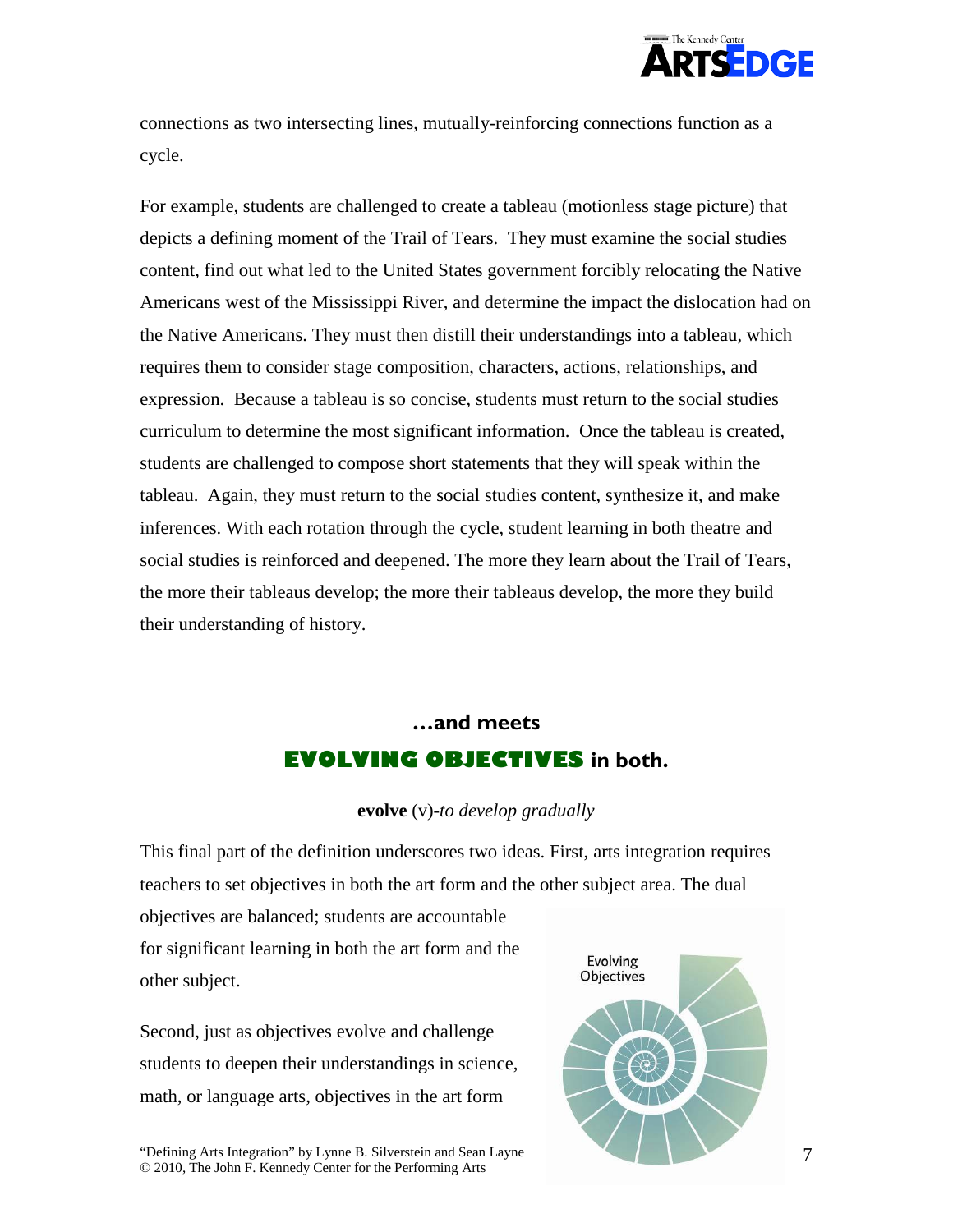

must also evolve if students are to remain challenged. A student does not learn to express ideas through dance in one session. Objectives evolve and unfold over time as students' experience and understandings develop. As students master each objective, they are ready to take on the next, more challenging ones. Teachers monitor student progress and adjust objectives to keep students challenged and interested within a unit or across a year. As students' mastery grows, so do their feelings of self-efficacy—the belief in oneself and one's ability to achieve.

Teachers are familiar with the evolving nature of objectives in math, language arts and other subject areas. They are less familiar with evolving objectives in the arts. Here is an example in dance:

 The objective is for students to create and perform a movement phrase set to a piece of music. This objective can begin with small groups of students choosing their movement phrase from a limited set of options and where the teacher counts the beat aloud. Once mastered, the objective evolves as students create their own movement phrase without pre-set options and can recall and repeat it. The objective further evolves as students are able to count the beat on their own. The objective evolves again as students are challenged to refine the quality of their movements.

The evolution of objectives can pertain to one specific experience with a dance or can evolve as students have multiple experiences with dance across a school year.

### **ARTS INTEGRATION CHECKLIST**

Many teachers confuse any inclusion of the arts in the classroom with arts integration. While all types of arts-based instruction are encouraged, it is helpful for teachers to know if they are engaged in arts integration. To clarify its distinctive nature, an Arts Integration Checklist is provided. Teachers answering yes to the items can be assured that their approach to teaching is indeed integrated.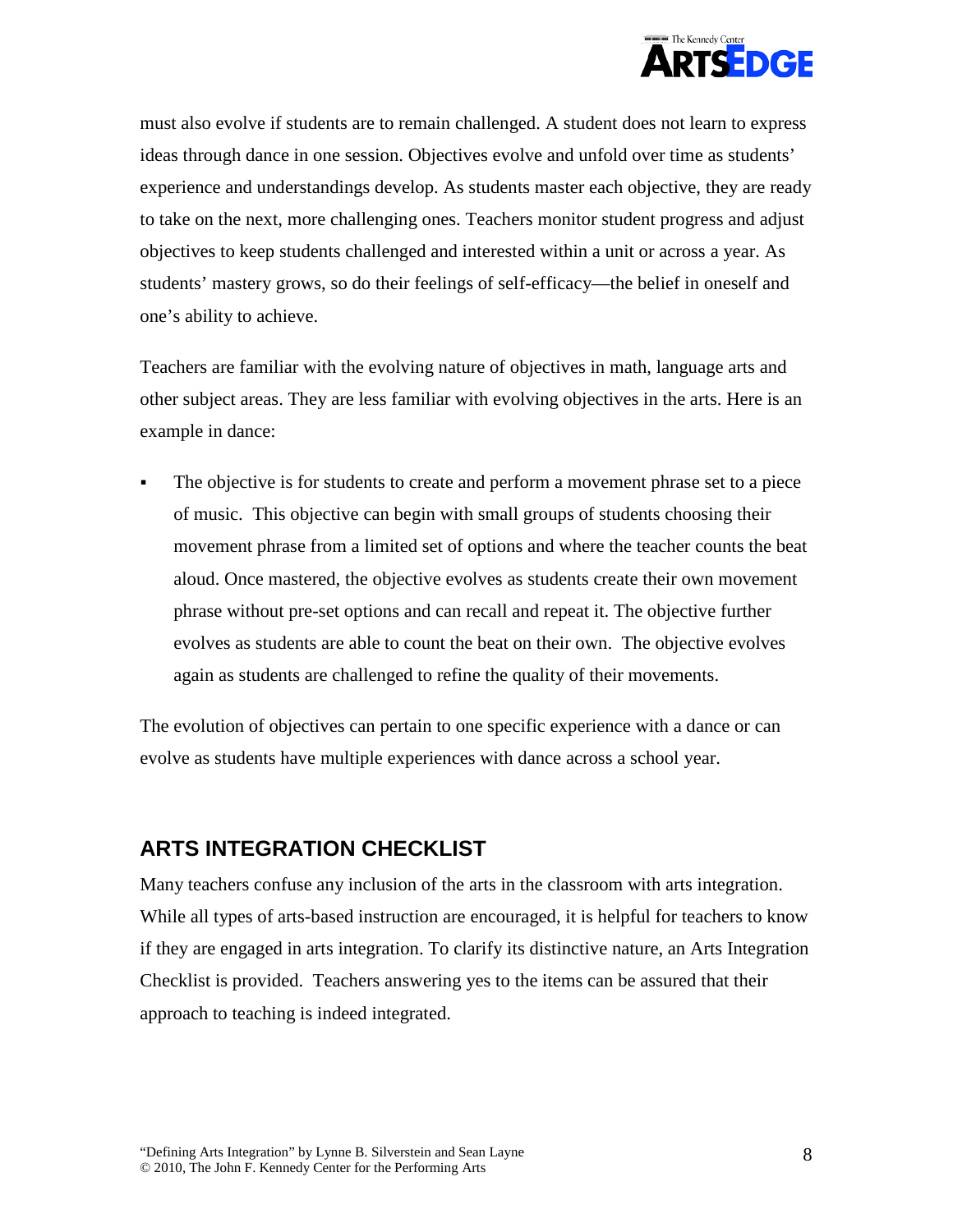

| <b>ARTS INTEGRATION CHECKLIST</b> |                                                                                                                                                                   |     |                |
|-----------------------------------|-------------------------------------------------------------------------------------------------------------------------------------------------------------------|-----|----------------|
| <b>APPROACH TO TEACHING</b>       |                                                                                                                                                                   |     |                |
|                                   | 1. Are learning principles of Constructivism (actively built, experiential,<br>evolving, collaborative, problem-solving, and reflective) evident in my<br>lesson? | Yes | N <sub>o</sub> |
| <b>UNDERSTANDING</b>              |                                                                                                                                                                   |     |                |
|                                   | 2. Are the students engaged in constructing and demonstrating understanding<br>as opposed to just memorizing and reciting knowledge?                              | Yes | N <sub>o</sub> |
|                                   | <b>ART FORM</b>                                                                                                                                                   |     |                |
| 3.                                | Are the students constructing and demonstrating their understandings<br>through an art form?                                                                      | Yes | N <sub>o</sub> |
| <b>CREATIVE PROCESS</b>           |                                                                                                                                                                   |     |                |
|                                   | 4. Are the students engaged in a process of creating something original<br>as opposed to copying or parroting?                                                    | Yes | N <sub>o</sub> |
|                                   | 5. Will the students revise their products?                                                                                                                       | Yes | N <sub>o</sub> |
| <b>CONNECTS</b>                   |                                                                                                                                                                   |     |                |
| 6.                                | Does the art form connect to another part of the curriculum or<br>a concern/need?                                                                                 | Yes | Nο             |
|                                   | 7. Is the connection mutually reinforcing?                                                                                                                        | Yes | No             |
| <b>EVOLVING OBJECTIVES</b>        |                                                                                                                                                                   |     |                |
| 8.                                | Are there objectives in both the art form and another part of the<br>curriculum or a concern/need?                                                                | Yes | N <sub>0</sub> |
| 9.                                | Have the objectives evolved since the last time the students engaged with<br>this subject matter?                                                                 | Yes | No             |